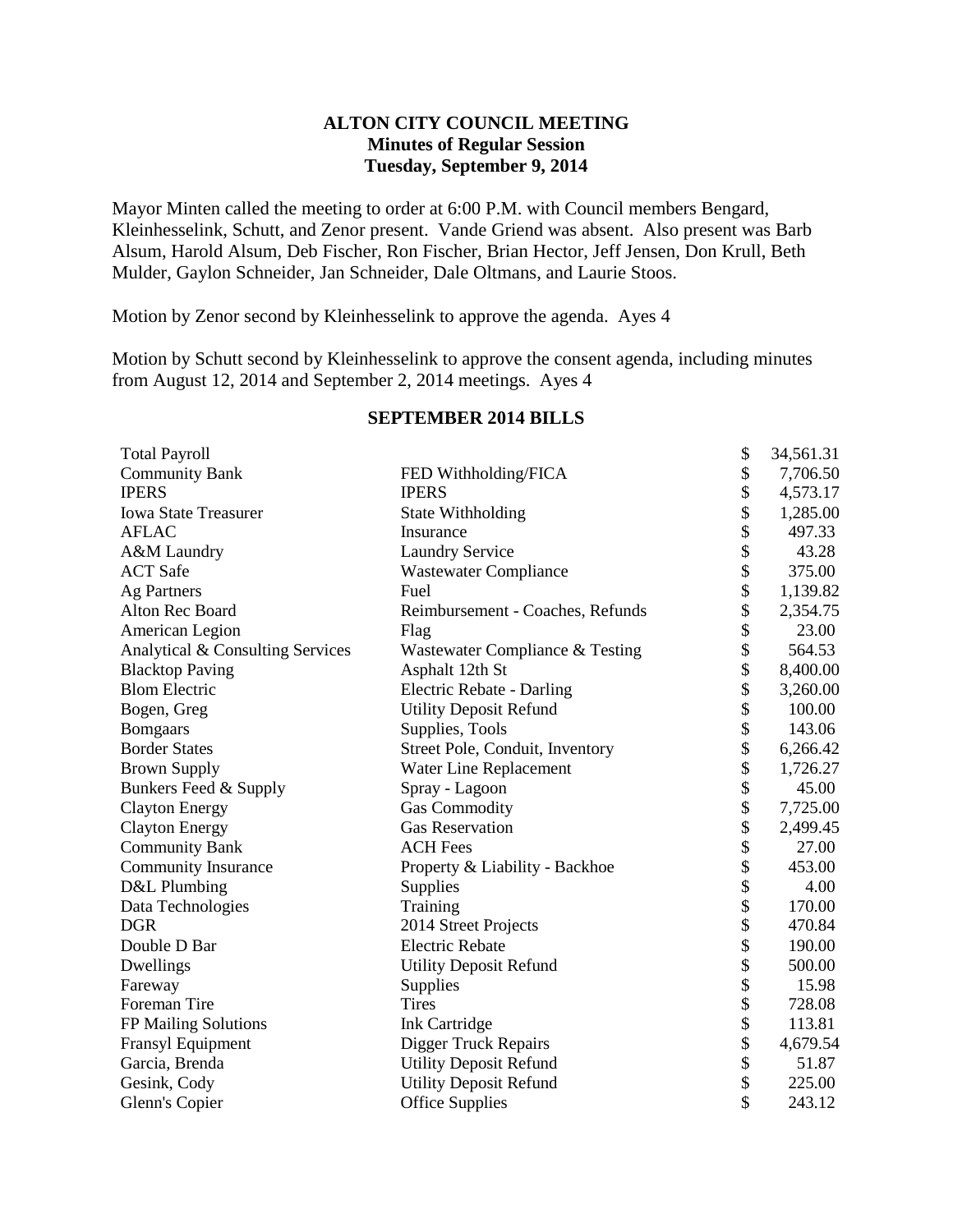| H&D Underground                    | Boring - Duct                               | \$ | 4,067.80     |
|------------------------------------|---------------------------------------------|----|--------------|
| Harp, Blair                        | <b>Utility Deposit Refund</b>               | \$ | 250.00       |
| Hawkins                            | Supplies                                    |    | 15.00        |
| Herda, Nick                        | <b>Shirts</b>                               |    | 82.36        |
| <b>IMFOA</b>                       | <b>Conference Registration</b>              |    | 55.00        |
| Jellema Construction               | <b>Street Repair, Electrical Project</b>    |    | 8,044.00     |
| J-S Leadership Group               | <b>Consulting Services</b>                  |    | 575.00       |
| Klay, Veldhuizen, Bindner, De Jong | <b>Legal Fees</b>                           | \$ | 1,010.00     |
| Konz, Justin                       | <b>Utility Deposit Refund</b>               | \$ | 200.00       |
| Korver Lawn Care                   | Lawn Care                                   | \$ | 550.00       |
| Mangold Environmental              | Pool Compliance Tests                       | \$ | 90.00        |
| <b>Matt Parrott</b>                | <b>Utility Bills</b>                        | \$ | 740.05       |
| <b>MBMECA</b>                      | <b>Electric Transmission</b>                | \$ | 5,825.71     |
| Mid American                       | Lights                                      | \$ | 131.27       |
| Mid Sioux                          | Project Share                               | \$ | 20.00        |
| Missouri River                     | Electric                                    | \$ | 46,651.56    |
| <b>Municipal Utilities</b>         | Utilities                                   | \$ | 1,706.10     |
| <b>NAPA</b>                        | <b>Vehicle Maintenance</b>                  | \$ | 27.35        |
| <b>Neal Chase</b>                  | Pool/Shelter House Roof, Supplies           | \$ | 9,443.60     |
| Noteboom Electric                  | Wire                                        | \$ | 81.65        |
| Orange City Municipal Utilities    | <b>Bulk Water</b>                           | \$ | 9,822.90     |
| <b>Orange City Sanitation</b>      | Garbage Hauling                             | \$ | 6,194.90     |
| <b>Rehab Systems</b>               | Jet/Vac Cleaning, Televising, Manhole Rehab | \$ | 10,390.65    |
| Reichle, Bob                       | Gas Rebate                                  | \$ | 400.00       |
| Shaffer, Samuel                    | <b>Utility Deposit Refund</b>               | \$ | 125.00       |
| <b>Sioux County Treasurer</b>      | <b>Property Taxes</b>                       | \$ | 9,189.00     |
| <b>Siouxland Press</b>             | Publications                                | \$ | 193.07       |
| T&L Tools                          | Supplies                                    | \$ | 24.22        |
| Treasurer - State of Iowa          | Sales Tax                                   | \$ | 3,398.00     |
| Treybal, Joshua                    | <b>Utility Deposit Refund</b>               | \$ | 250.00       |
| Tri-State Overhead Sales           | <b>Electric Shop Maintenance</b>            | \$ | 166.50       |
| TriTech                            | <b>Rescue Billing</b>                       | \$ | 82.50        |
| <b>US Cellular</b>                 | Cell phones                                 | \$ | 229.57       |
| <b>USA BlueBook</b>                | <b>Tools</b>                                | \$ | 300.21       |
| <b>USPS</b>                        | Postage                                     | \$ | 1,000.00     |
| Van Maanan's                       | Battery, Support                            | \$ | 616.43       |
| Van Ommeren Carpentry              | Pool/Shelter House Roof                     | \$ | 6,552.50     |
| Vector                             | <b>Safety Dues</b>                          | \$ | 6,638.06     |
| <b>VISA</b>                        | Training, Special Events, Supplies          | \$ | 568.56       |
| <b>Visser Brothers</b>             | Repairs                                     | \$ | 31.67        |
| Wellmark                           | Group Insurance                             | \$ | 8,817.52     |
| Wesco                              | <b>High Voltage Tester</b>                  | \$ | 620.60       |
| WesTel                             | Telephone, Fax, Internet                    | \$ | 594.43       |
| Wrap-M Pack-M Ship-M               | Postage                                     | \$ | 62.60        |
| Zep                                | Supplies                                    | \$ | 187.21       |
| Zestos                             | Advertisement                               | \$ | 25.00        |
| <b>Grand Total</b>                 |                                             |    | \$223,146.68 |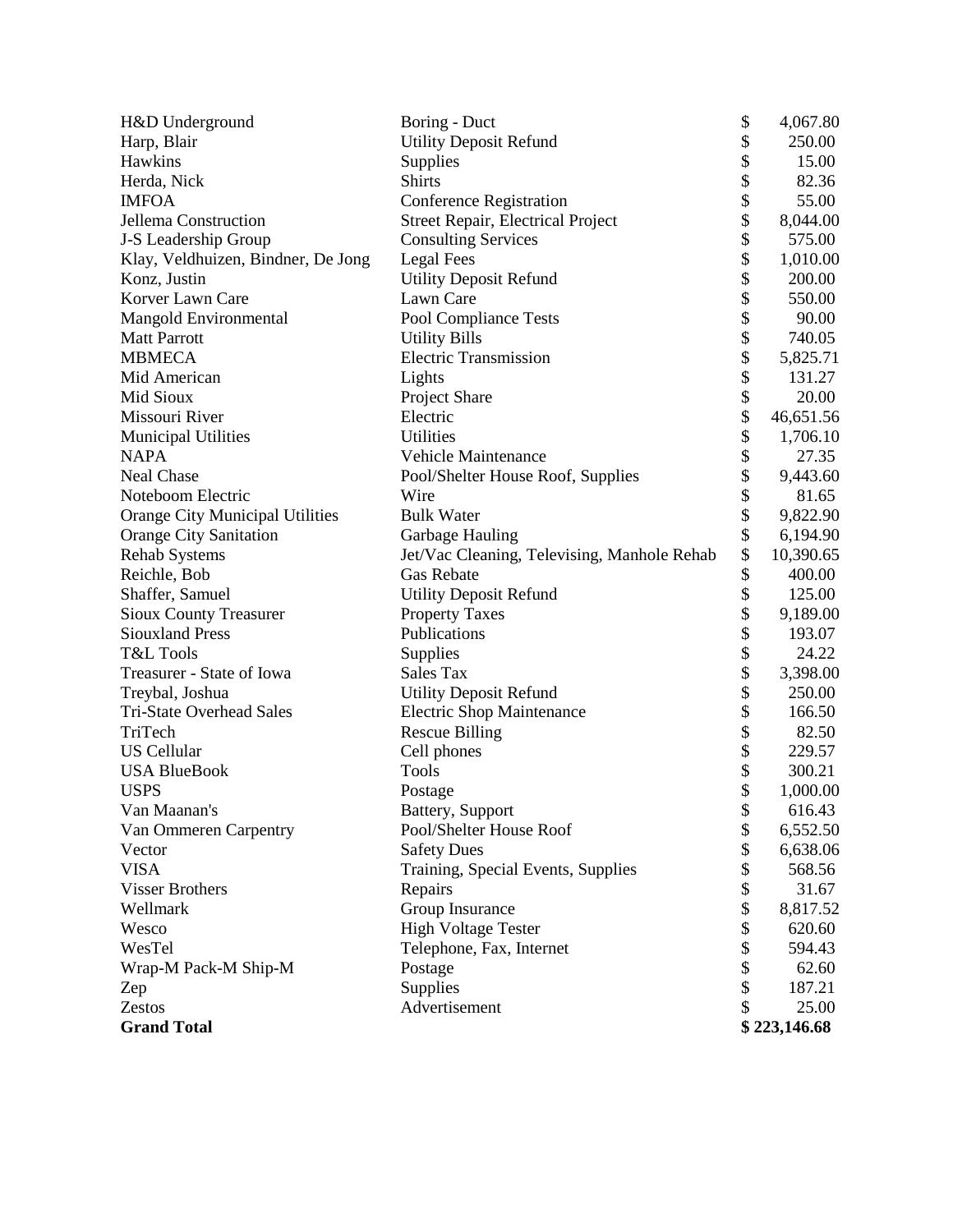## **Trees Forever:** Emerald Ash Borer

Jeff Jensen, Field Coordinator at Trees Forever, presented the Council with informational literature regarding the Emerald Ash Borer and the Trees Forever organization.

Jensen left the meeting at 6:10.

**Public Hearing – Block 45 Alley Vacation:** Mayor Minten opened the public hearing for Block 45 Alley Vacation at 6:10 P.M. No written or oral comments were received. The public hearing was closed at 6:12 P.M.

# **AN ORDINANCE VACATING THE ALLEY LYING PLATTED IN BLOCK 45, ALTON, IOWA.**

Motion by council member Kleinhesselink that the reading just had to be the first and the Council dispense with the statutory provision that this Ordinance be fully and distinctly read on three different days as provided by section 380.3 of the Code of Iowa. Motion was duly seconded by council member Schutt.

On roll call vote: Ayes: Bengard, Kleinhesselink, Schutt, Zenor Nays: None Absent: Vande Griend

And the Mayor declares the motion duly carried.

Motion by Bengard that title of said bill for Ordinance be approved as set out and said bill for Ordinance 707 be adopted and placed on its final passage. Council member Zenor seconds the foregoing motion.

On roll call vote: Ayes: Bengard, Kleinhesselink, Schutt, Zenor Nays: None Absent: Vande Griend

The Mayor declares the motion duly carried and will forthwith sign he said Ordinance and the Clerk will add his attestation thereto, said Ordinance being adopted.

## **RESOLUTION 14-23: "RESOLUTION APPROVING THE VACATION OF THE ALLEY PLATTED IN BLOCK 45, SECOND ADDITION TO THE CITY OF ALTON,**

**IOWA"** was introduced and moved for adoption by Council Member Schutt. Kleinhesselink seconded the motion to adopt.

Upon roll call vote, the following was recorded: Ayes: Bengard, Kleinhesselink, Schutt, and Zenor Nays: None Absent: Vande Griend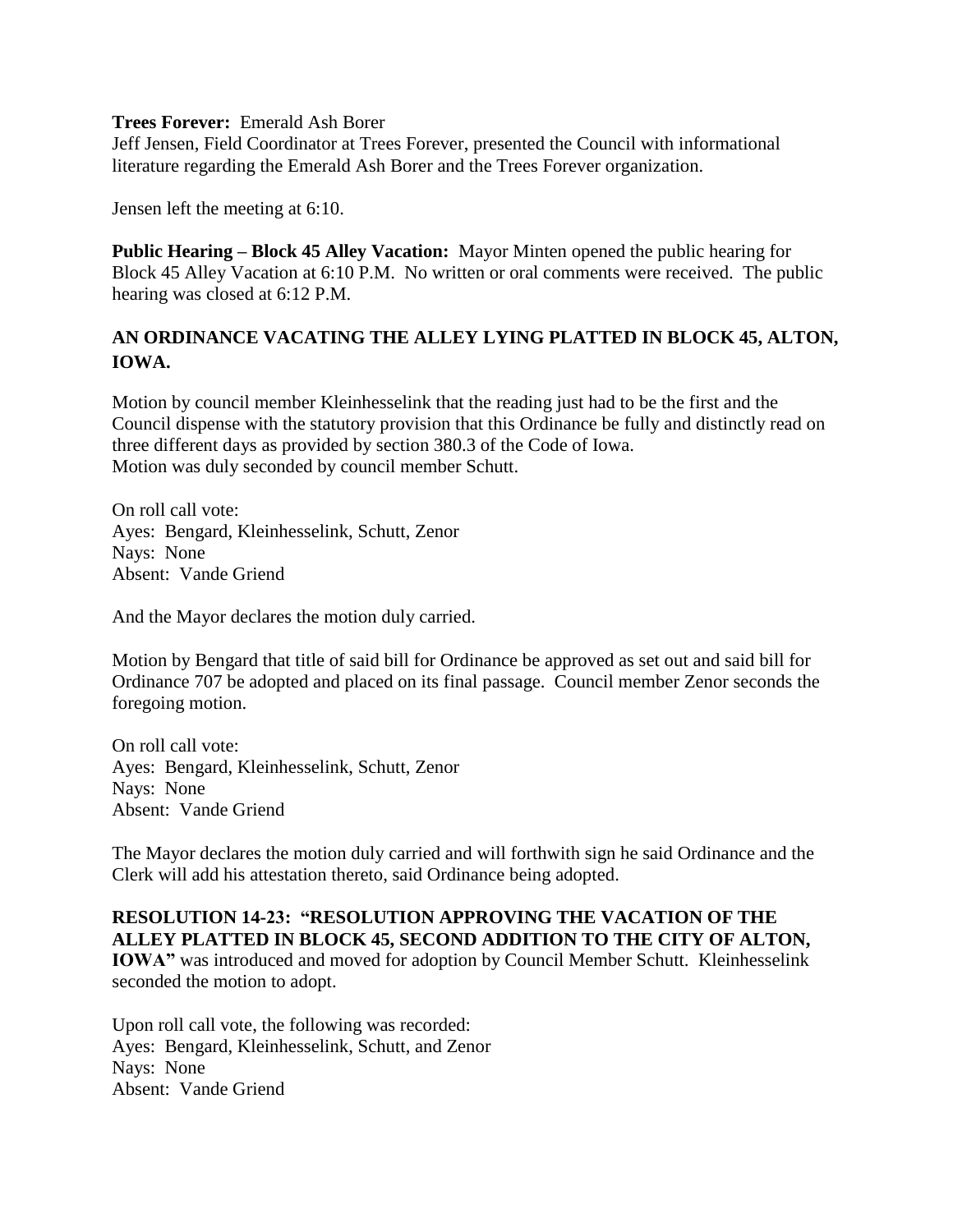Whereupon the Mayor declared the Resolution duly adopted.

**Public Hearing – Siouxland Masonry Rezoning:** Mayor Minten opened the public hearing for Siouxland Masonry Rezoning at 6:15 P.M. Written comments from Jan Schneider were read. Public comments included neighbors' concerns with their properties being devalued and the rezoning defying the covenants of the addition. Mayor Minten reiterated that fact that covenants are not recognized by the City, and that they are a private agreement between neighbors. Krull explained the financial burden he would have to bear to have to sell the property and purchase new to support the needs of his business. The public hearing was closed at 6:35 P.M.

Brian Hector left the meeting at 6:40 P.M.

Discussion was held on the current use of the property. Oltmans informed the Council that the Planning and Zoning Board's recommendation is to rezone the property to Highway Commercial since that is the current use.

Motion by Zenor and second by Schutt to have covenants reviewed by City Attorney. Ayes 4

Barb Alsum, Harold Alsum, Deb Fischer, Ron Fischer, Don Krull, Beth Mulder, Gaylon Schneider, Jan Schneider left the meeting at 6:52.

Leonard Pottebaum and Sandi Albers arrived at 6:55 P.M.

## **Solid Waste – Orange City Sanitation Contract:**

The Council reviewed the new two year contract with Orange City Sanitation. The notable changes included landfill tonnage rates and designated containers and fees that had been amended from the previous contract.

Motion by Bengard and second by Schutt to accept revised two year contract with Orange City Sanitation. Ayes 4

#### **Commercial Tax Abatement: Pottebaum Storage**

Leonard Pottebaum requested a tax abatement for an additional storage building in Urban Revitalization Area 2.

Motion by Bengard and second by Zenor to approve a tax abatement for Pottebaum Storage. Ayes 4

## **Liquor License:**

The Double D and Tag's Sports Bar & Grill requested an outdoor service extension for the Glow Run on September 27, 2014.

Motion by Zenor and second by Schutt to approve The Double D and Tag's Sports Bar & Grill's request for extension for outdoor service on September 27, 2104, contingent upon the notification of surrounding businesses. Ayes 4

## **City Boards: Appointments**

Motion by Bengard and second by Kleinhesselink to accept the Mayor's appointment of Matt Konz to the Recreation Board. Ayes 5